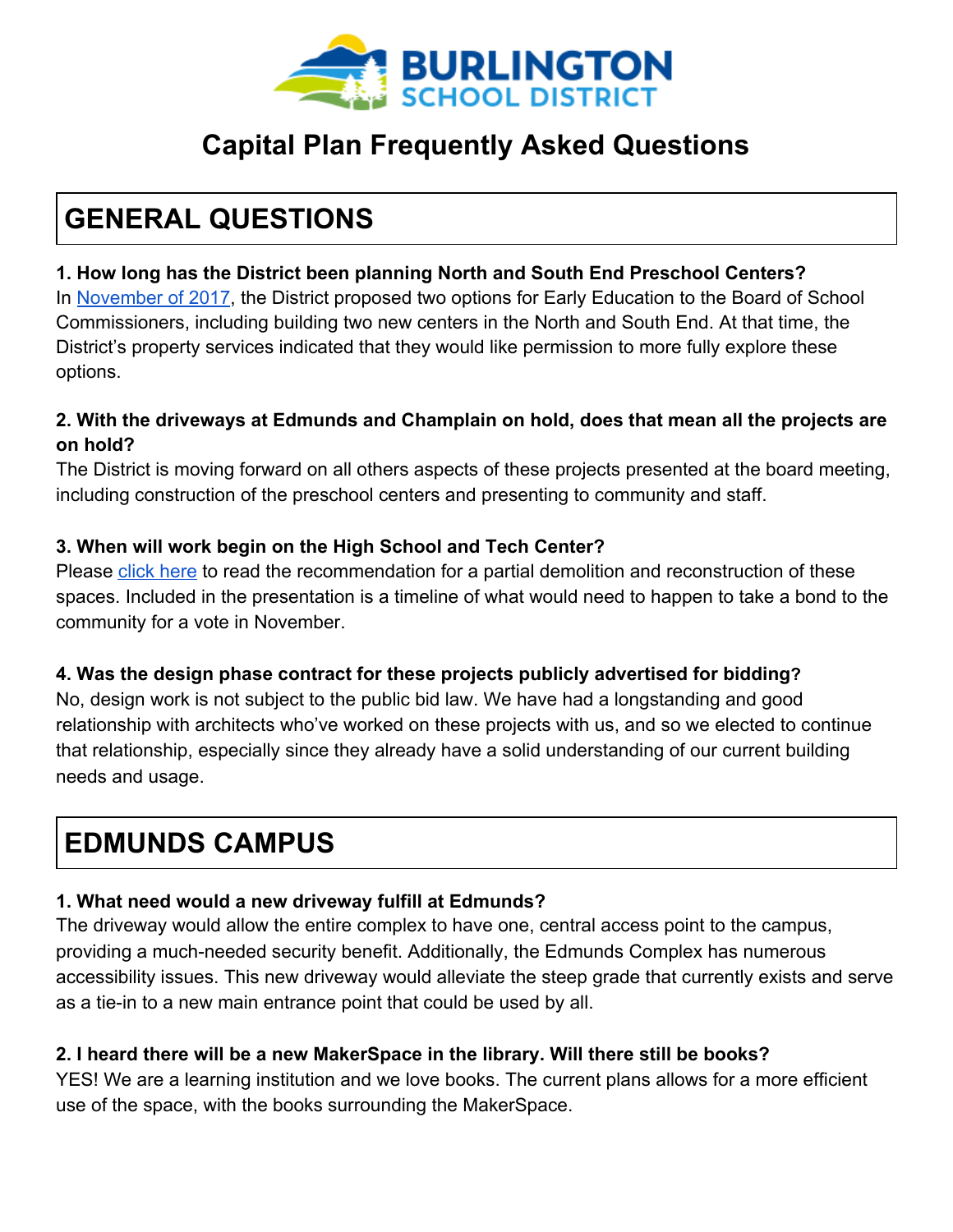# **NEW EARLY EDUCATION CENTERS**

### **1. Why are we investing in more preschool space?**

Our current spaces for early education and learning are outdated, cramped, spread throughout many schools, and insufficient to meet the growing need to serve preschool students in our District. Each year there is a waitlist to get into our program, and it has been growing over the past three years in part as a response to the state law that mandates universal preschool access. Each of the last two years we have had to include an increase in our budget to support universal pre-k.

### **2. How are these new education centers being funded?**

In 2017, Burlington passed a bond allowing us to borrow \$19 million dollars over 10 years in addition to the \$2 million dollars the district is allowed to borrow each year. Together, this \$39 million will support deferred and current maintenance needs. The original plan was to retrofit and upgrade the current Early Ed Center at IRA Allen to be a more suitable learning space. However, when we began looking even more closely Ira Allen, we began to doubt the viability of upgrading the building to suit the needs of our early education program. So in November of 2017, we raised initial concerns with the school board and suggested moving toward a second option of having two satellite locations in the North and South Ends, rather than a central location at Ira Allen.

As we looked at the two options, it became apparent that building new would be better for our students, staff, and community for a number of reasons. First, the estimated cost of renovating Ira Allen was \$4.5-5 Million. This plan would have also required the District to lease new space for the District's administrative offices so that the students currently served in early education would have a place for learning while the renovations were occurring. Upon completion of the work the renovated space would be at full capacity and there would be no ability to expand the program in subsequent years in response to enrollment or programmatic needs. Furthermore, the District would continue to incur the cost of renting space for administrative offices in perpetuity, which significantly increased to cost of the Ira Allen plan.

Alternately, the construction of the two new preschool centers and administrative offices is estimated to cost \$5-5.5 Million. With this plan, the District does not need to move the early education students or staff until construction is complete, and new centers can be planned to account for possible growth of the early education programs. Once construction is complete and the students and staff are moved into their new spaces, Ira Allen could then be available to serve as swing space for students who will be impacted by other planned renovations/construction in the Capital Plan (IAA, Champlain, BHS and Tech Center, etc.). By using Ira Allen for this purpose, the district can avoid renting expensive module classrooms or leasing space. Eventually, when all the projects are complete there could be enough capacity to determine if IRA Allen should be sold for gained revenue back to taxpayers or utilized if enrollment continues to grow.

## EARLY ED, South End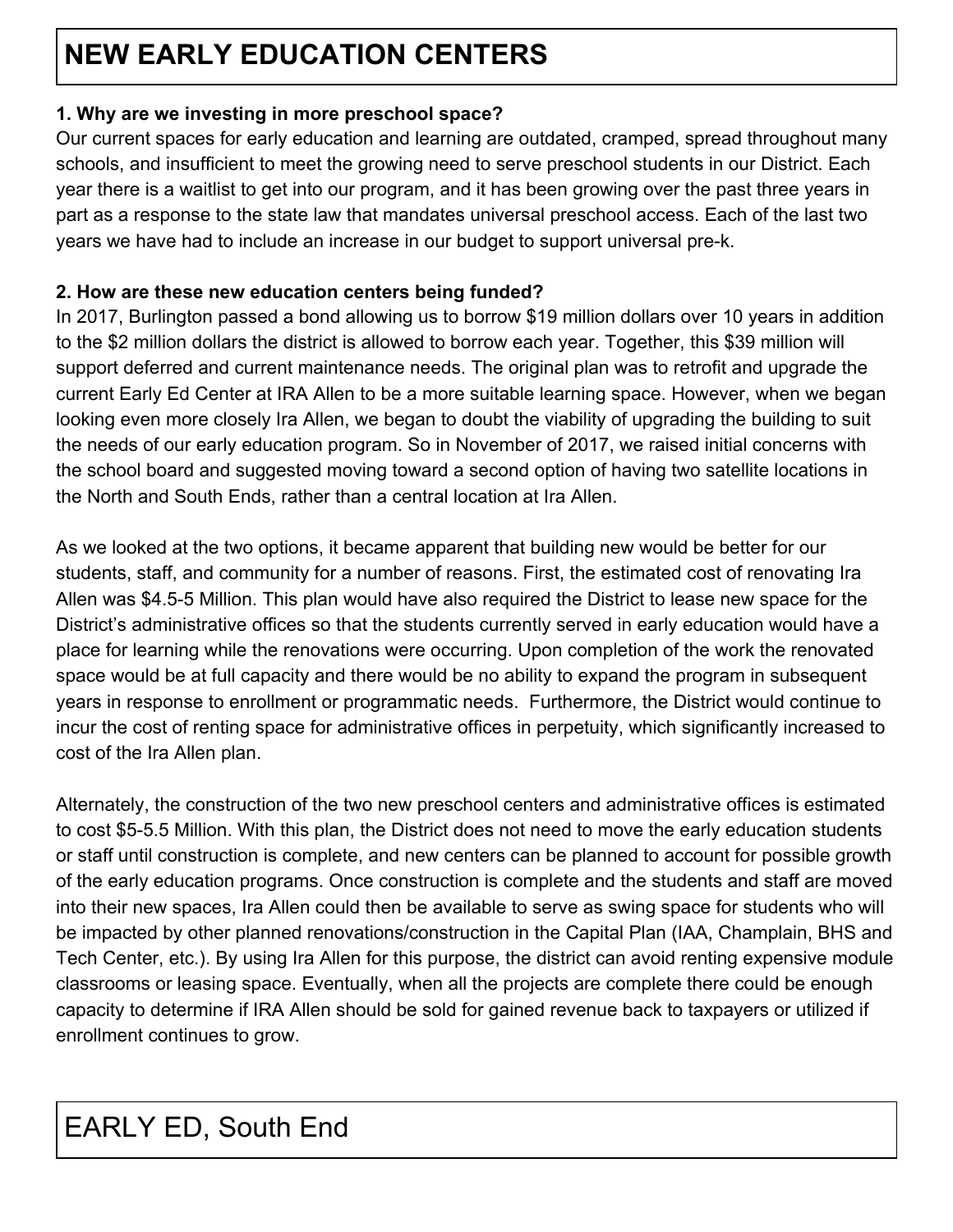### **4. What does the City think of the new driveway proposed at Champlain?**

DPW was supportive of a driveway that would serve both Champlain and the new preschool and even offered to construct a city-maintained road between the two! We advised against this option, and asked them to consider a gated driveway that wouldn't be used by the general public and would be maintained by the District. The Champlain driveway conforms to PlanBTV standards, calls for significantly better sidewalks and paths, and leaves an option for the city to still construct bussing lanes closer to the school at some point. Additionally, first responders greatly prefer to access both the preschool and existing property services building via Pine Street.

### **5. How would a new building, driveway and parking lot effect Englesby Brook in the South End?**

Though the planned preschool, driveway, and parking lot would add impervious surface to the property, the current stormwater mitigation system is so poor that architects believe this project would provide a *NET-BENEFIT* to the brook.

### **6. What will happen to the student garden, student tool shed, and community gardens at Champlain?**

If there was a driveway, the student gardens and shed would be moved to the north side of the driveway or a suitable alternative would be selected from community feedback. We would work with the community gardens to determine how to best reduce the impact of this project. It may be possible to narrow or move the garden width away from the road and/or extend the length of the gardens. There is potential for water access to be located closer to the gardens as well.

### **7. Have there been traffic studies done around the proposed driveway off of Pine Street and/or Shelburne Road in the South End?**

RSG studied traffic patterns on Pine Street and Shelburne Road. ([You can read that study here.](http://www.bsdvt.org/wp-content/uploads/2018/04/Traffic_Impact_Survey_BSD_Capital_Plan.pdf)) After the Superintendent placed the plans for a Pine Street driveway on hold, our engineers were directed to study the Shelburne Road traffic more in-depth, as their initial studies were done considering Shelburne would only be used by staff. We are awaiting those results.

### **8. Why are you presenting to the Conservation Board if the driveways are no longer part of the plan?**

Even though we are not at this time adding a new curb cut and upgraded access drive off Pine St., we are still adding a new structure and new parking next to Englesby Brook which requires us to still bring forward the plans to the Conservation Board. We do not plan to discuss the driveway.

## EARLY ED, North End

### **9. Will we be able to keep the trees, garden, and playground at CP Smith?**

The plans include keeping but having to move pieces of the playground, and gardens. We have been actively working to retain as many trees as possible and the majority of the orchard will be untouched, though a few young trees will need to be relocated within the orchard.

### **10. Was the open space to the north of CP Smith considered for the preschool location?**

Yes, however our underground geothermal wells in this area would not support the structure.